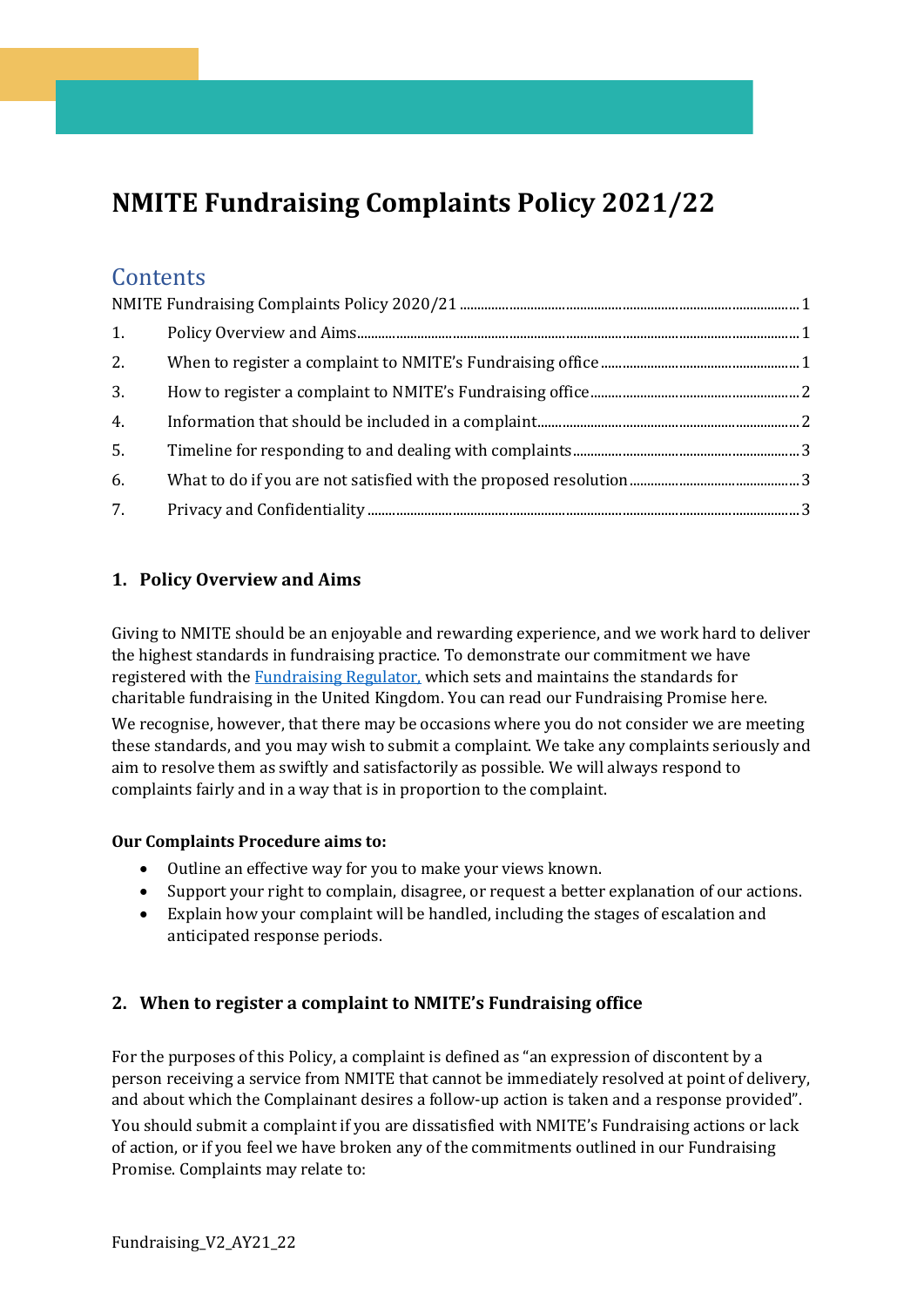- Fundraising events
- Fundraising communications and advertisements
- Donation processing and administration
- Behaviour of members of NMITE's Fundraising team
- Behaviour or activities of third parties who are acting on behalf of NMITE's Fundraising team

#### <span id="page-1-0"></span>**3. How to register a complaint to NMITE's Fundraising office**

You can register your complaint with us in any of the following ways:

- Email us[: fundraising@nmite.ac.uk](mailto:fundraising@nmite.ac.uk)
- Telephone the Fundraising team: 01432 80 4543. This line is open Monday to Friday from 8:30am to 5:00pm
- Write to us:

NMITE Fundraising Office NMITE Gardner Hall Venns Lane Hereford HR1 1DT

#### <span id="page-1-1"></span>**4. Information that should be included in a complaint**

Please provide the following information:

- An outline of your complaint, including the key issue that has caused you to raise the complaint.
- Any key dates, people or relevant information
- Any particular outcomes you are looking for.
- Your name and contact details so that we can get in touch with you and keep you informed about the progress of the complaint process.

#### **Anonymous complaints:**

We believe in the value of having open and honest conversations, and in the importance of sharing concerns and complaints in good faith and without fear of retaliation.

While we respect your rights to remain anonymous and will do our best to perform a thorough investigation given the details you have shared, without contact details we may be unable to conduct a full investigation or inform you of the outcome.

<span id="page-1-2"></span>We therefore strongly recommend that anonymous callers provide as much specific information as possible, allowing for the kind of thorough investigation and follow-up that these complaints deserve.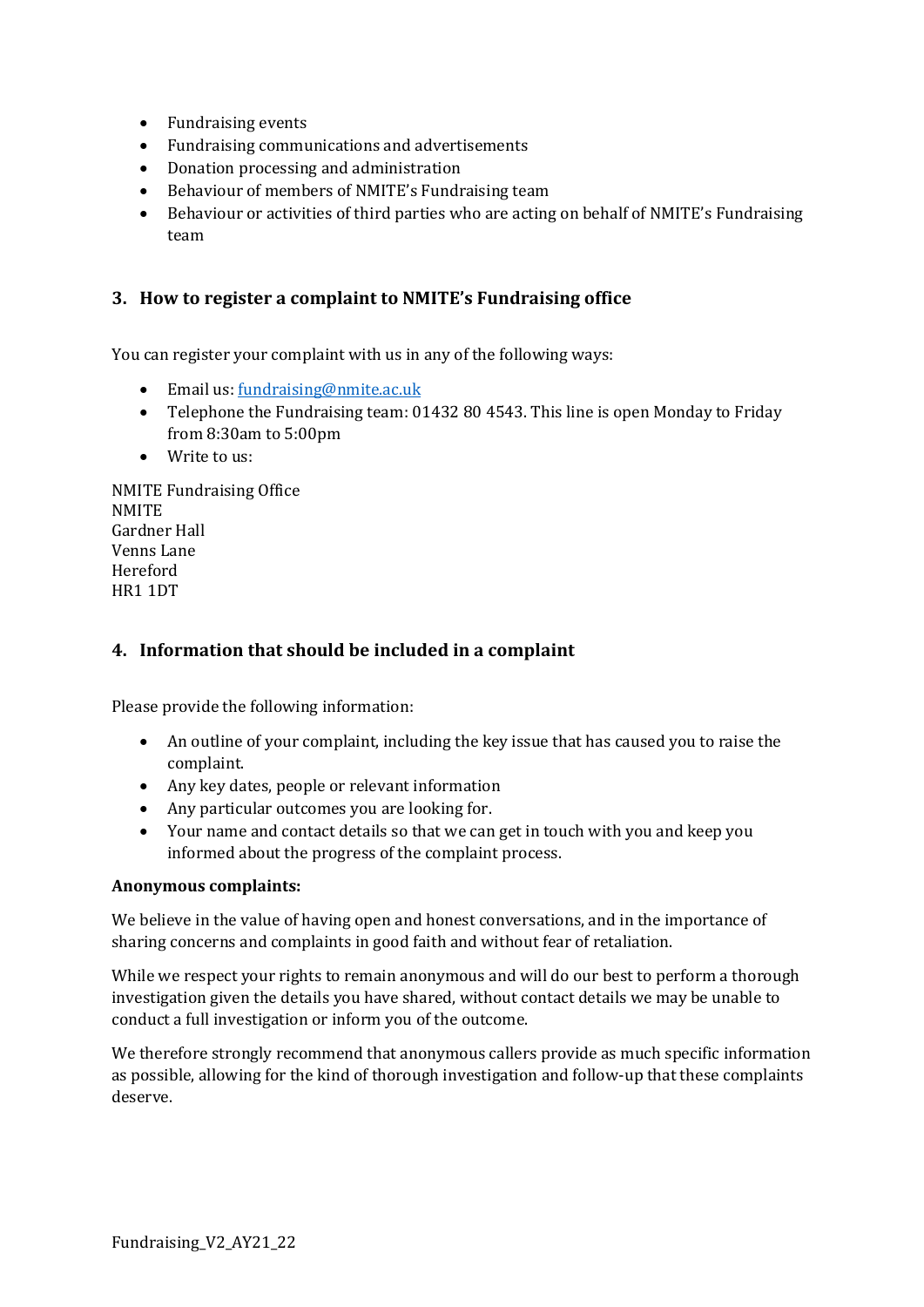## **5. Timeline for responding to and dealing with complaints**

All complaints will be dealt with in a timely fashion from receipt:

Day 1-2: We aim to acknowledge and register all complaints within two working days of receipt of the complaint. We will tell the Complainant who is dealing with their complaint and timelines for resolution.

Days 3-4: If the complaint does not require long-term investigation then we aim to supply a full resolution to the Complainant within four working days.

Day 5-20: If further investigation is required we will be in contact with Complainant with a timeline for their complaint's resolution. If this is the case, we aim to conduct an investigation and supply a full resolution within 20 working days. If it is not possible to come to a resolution within this timescale, we will contact the Complainant to explain why and to provide an indication of when a full response can be expected.

The complaints process above includes any necessary escalation to senior management level.

#### <span id="page-2-0"></span>**6. What to do if you are not satisfied with the proposed resolution**

If your complaint is to do with Fundraising and you feel that it has been left unresolved by NMITE then you can raise your complaint to the Fundraising Regulator. You must contact them within two months of receiving your response from us.

You can contact the Fundraising Regulator by:

- Submitting your complaint through their online complaints form: <https://www.fundraisingregulator.org.uk/complaints/make-complaint>
- Email: [complaints@fundraisingregulator.org.uk](mailto:complaints@fundraisingregulator.org.uk)
- Telephone: 0300 999 3407 (Mon to Fri, 09.30 am 4.30 pm)
- Writing: Fundraising Regulator, 2nd Floor, CAN Mezzanine, 49-51 East Road, London, N1 6AH. Please note, responses to complaints sent through the post may take longer than usual.

### <span id="page-2-1"></span>**7. Privacy and Confidentiality**

We respect your privacy and will deal with any complaints sensitively and in confidence. Where possible we will keep your details and details of your complaint confidential, only sharing with the staff who need to know in order to investigate and respond to the issues raised. We will always ask for your permission if we are required to share any details more widely for the purposes of the investigation and resolution of the complaint.

All complaints upon receipt will be recorded, with restricted access, within the Fundraising team including the following information:

- The Complainant and their contact details
- What the nature of the complaint concerns